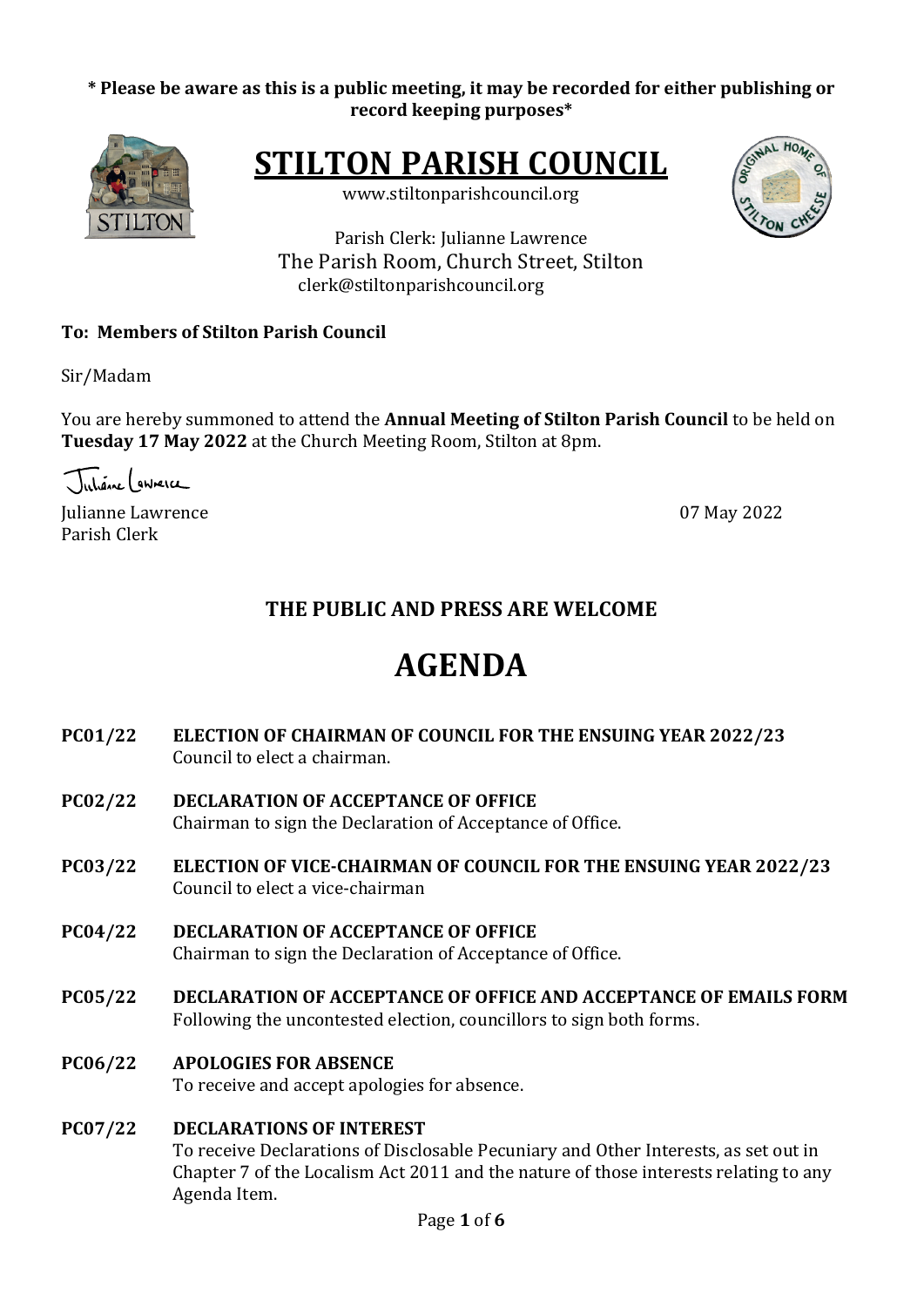# **PC08/22 PUBLIC PARTICIPATION**

A maximum of 15 minutes is permitted for members of the public to address the meeting in relation to the business to be transacted at the meeting.

#### **PC09/22 MINUTES**

To approve as a correct record the Minutes of the Parish Council meeting held on Tuesday 12 April 2022 and signed by the chairman.

#### **PC10/22 REPORTS FROM DISTRICT AND COUNTY COUNCILLORS**

Members to hear/acknowledge reports from County Councillor Bywater and District Councillor Alban.

#### **PC11/22 FINANCIAL REPORT**

a) Clerk/RFO to provide the bank reconciliation for April, May's wage report and the cash book summery (previously circulated) b) Expenditure for May to be approved (see below).

| To:                    | Reason:                                 | Amount:    | <b>Authorised Ref:</b> |
|------------------------|-----------------------------------------|------------|------------------------|
| Beeby's                | Village Maintenance                     | 1,212.80   | OSA1906,s.164          |
| Businesswatch          | Alarm/CCTV monthly maintenance          | 126.03     | LGA76,s.19             |
|                        | Clerk, Pav Administrator, Caretaker     |            |                        |
| Staff wages            | salaries                                | 2,272.50   | LGA72, s.112           |
| <b>HMRC</b>            | Employee tax/NI and employer NI         | 347.63     | LGA72,s.112            |
|                        | Employee/employer pension               |            |                        |
| <b>NEST</b>            | contribution                            | 56.70      | LGA72, s.112           |
| <b>HDC</b>             | Parish Room rates                       | 172.00     | LGA72, s.133           |
| <b>HDC</b>             | <b>Pavilion rates</b>                   | 674.00     | LGA76,s19              |
| <b>PWLB</b>            | Loan payment for Pavilion               | 9,819.89   | LGA2003, S1, p2        |
| <b>Working Turf</b>    | Pitch maintenance                       | 1.020.10   | PHA1875, s. 164        |
| <b>EON</b>             | <b>Pavilion Electricity</b>             | <b>TBC</b> | LGA76,s.19             |
| <b>EON</b>             | <b>Pavilion Gas</b>                     | <b>TBC</b> | LGA76,s.19             |
| <b>BT</b>              | Pavilion broadband                      | 16.85      | LGA76,s.19             |
| EE.                    | Staff mobile - Pavilion                 | 10.96      | LGA76,s19              |
| Julie Thompson         | Pavilion cleaning - April               | 120.00     | LGA76,s.19             |
| Julia Tufnail          | Internal Audit - annual                 | 370.00     | LGA72, s.111           |
| ROSPA Play Safety      | Annual Skate Park/Barn Close inspection | 193.20     | LGA72, s.111           |
| <b>KT McPartlin</b>    | Pav tank emptying                       | 120.00     | LGA76,s.19             |
| <b>IONOS</b>           | Website hosting/emails                  | 16.79      | LGA72,s.111            |
| <b>Barclays</b>        | Account charges                         | 11.50      | LGA72,s.151            |
| <b>Business Waste</b>  | Pavilion bin emptying                   | 41.98      | LGA76, s.19            |
| SPC credit card        | Binder Ltd - cess pit works             | 132.42     | LGA72, s.111           |
| <b>SPC</b> credit card | <b>Virtual Landline</b>                 | 7.96       | LGA72, s.111           |
| SPC credit card        | Bright Pay - annual charge (payroll)    | 70.80      | LGA72, s.111           |
| SPC credit card        | RBLI - Platinum Jubilee flag/lamp signs | 307.56     | LGA72, s.111           |
| SPC credit card        | RBLI - Jubilee tree plaque              | 119.99     | LGA72, s.111           |
| SPC credit card        | Amazon - McAfee annual protection       | 11.99      | LGA72, s.111           |
| SPC credit card        | Amazon - Pressure washer/tape           | 195.83     | LGA72, s.111           |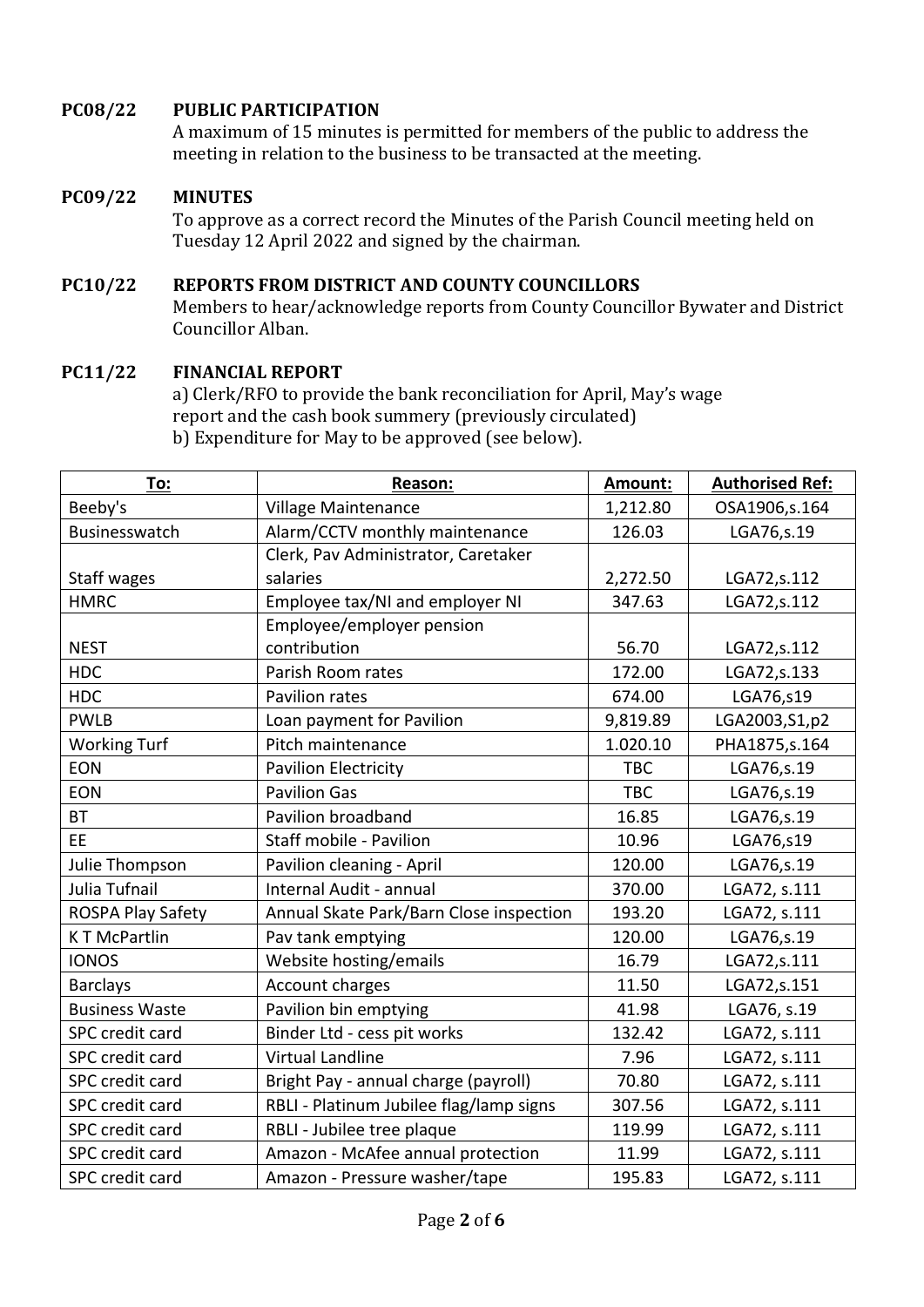| SPC credit card            | Stationary/printer ink       | 57.47     | LGA72, s.111 |
|----------------------------|------------------------------|-----------|--------------|
| Julianne Lawrence          | Tarmac for Skate Park (B&Q)  | 17.36     | LGA72, s.111 |
| <b>Church Meeting Room</b> | Room hire for April meetings | TBC       | LGA72, s.111 |
|                            | <b>Monthly total:</b>        | 16,503.28 |              |

#### **PC12/22 GOVERNANCE**

Council to review and adopt Standing Orders, Financial Regulations and the Councillor Code of Conduct.

#### **PC13/22 COMMITTEES**

Council to consider if these committees are appropriate for the coming year, and if so, to appoint members and chairman, review the Terms of Reference for each committee and consider delegated powers:

- 1. Amenities Management Committee
- 2. Finance, General Purpose and Communication Committee
- 3. Human Resources, Policies and Procedures Committee
- 4. Planning Committee

#### **PC14/22 PROCESSES, POLICIES AND PROCEDURES**

Council to review and adopt ...

- \* Appraisal Policy
- \* CCTV Policy
- \* Communication Policy
- \* Community Engagement Policy
- \* Co-option Policy (and application form)
- \* Complaints Policy
- \* Complaints Procedure
- \* Data Protection Policy
- \* Dignity At Work Policy
- \* Disciplinary Policy
- \* Equality and Diversity Policy
- \* Grant Awarding Policy (and Form)
- \* Grievance Policy
- \* Homeworking Policy
- \* Stilton Parish Council Constitution
- \* Pavilion Health and Safety Policy
- \* Pavilion Emergency Fire Evacuation Procedure
- \* Parish Council Health and Safety Policy (Statement of Intent)
- \* Publication Scheme/Freedom of Information Policy (and request form)
- \* Reserves Policy
- \* Small Grant Award Policy
- \* Training and Development Policy
- \* Vexatious Complaints Policy

#### **PC15/22 LAND, ASSETS AND INSURANCE**

Review and adopt ...

- \* Asset Register
- \* Parish Council Risk Assessment
- \* Parish Room Risk Assessment
- \* Pavilion Risk Assessment
- \* Pavilion Fire Safety Risk Assessment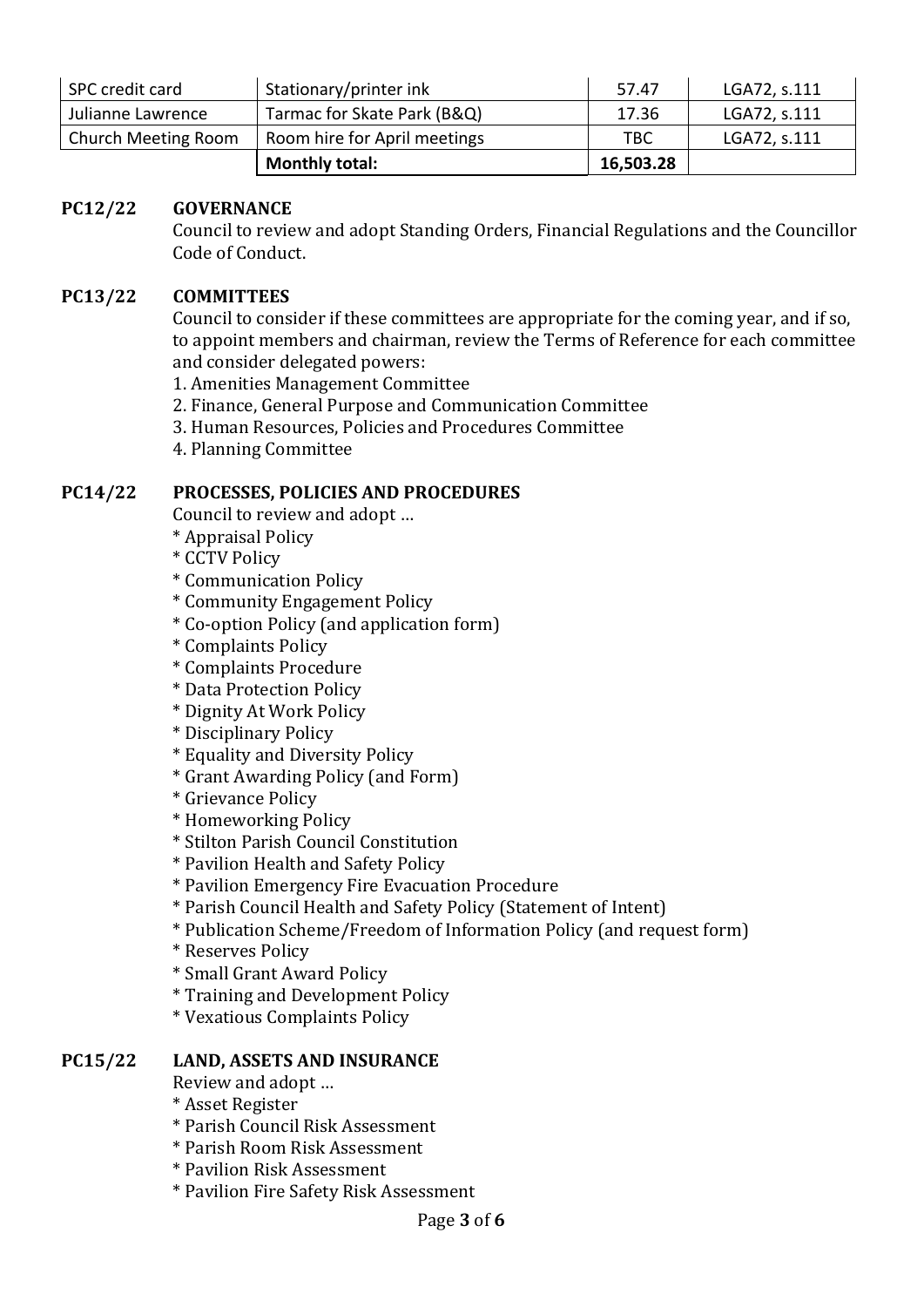- \* Barn Close Play Area Risk Assessment
- \* Cemetery Risk Assessment
- \* New Churchyard and Garden of Remembrance Risk Assessment
- \* Playing Field Risk Assessment
- \* Skate Park Risk Assessment
- \* Village Assets Risk Assessment

\* Confirm suitability of the Parish Council's insurance policy with Zurich (renewed in February 2022).

# **PC16/22 FINANCIAL**

a) Review bank mandates/signatories/authorisations (including agreement to pay utility bills by standing order, wages and other invoices by BACS) b) Review expenditure under s.137 of the Local Government Act 1972.

# **PC17/22 SUBSCRIPTIONS**

Review Council's subscriptions to SLCC/CAPALC (NALC).

# **PC18/22 MEETINGS**

Determine the time and place or ordinary meetings of the council up to and including the next annual meeting of SPC and approve the calendar for inclusion on the website.

# **PC19/22 NEW COUNCILLOR APPLICATIONS**

Members to formally meet applicants and ask/receive questions relating to the position of SPC councillor.

#### **PC20/22** PUBLIC BODIES (ADMISSION TO MEETINGS) ACT 1960 EXCLUSION OF THE **PRESS AND PUBLIC**

In accordance with Section  $1(2)$  of the Public Bodies (Admission to Meetings) Act 1960 and by reason of the confidential nature of this item's business, the Press and Public be excluded from the meeting.

# **PC21/22 COUNCILLOR VACANCIES – CO OPTION**

Members to discuss applications for councillor vacancies and reach a unanimous decision (taking a vote if necessary) on successful candidates.

#### **PC22/22** PUBLIC BODIES (ADMISSION TO MEETINGS) ACT 1960 RE-ADMITTANCE OF **THE PRESS AND PUBLIC**

The confidential business having been concluded, the Press and Public be re-admitted to the meeting.

# **PC23/22 COUNCILLOR CO-OPTION**

Council to inform applicants of council's decision for the available positions and the Declaration of Office to be signed before candidates join the meeting as councillor (clerk to arrange inductions and Declaration of Interest form).

# **PC24/22 FINANCE, GENERAL PURPOSE AND COMMICATION COMMITTEE**

The chairman of the committee to report from the meeting on  $26/04/22$  including ... a) Recommend to council moving FY21/22 end of year balance of £9,711.53 to the Capital Repayment EMR instead of adding to General Reserves - members to approve b) Recommend to council the establishment of a CIL EMR, Tree Works EMR, Queen's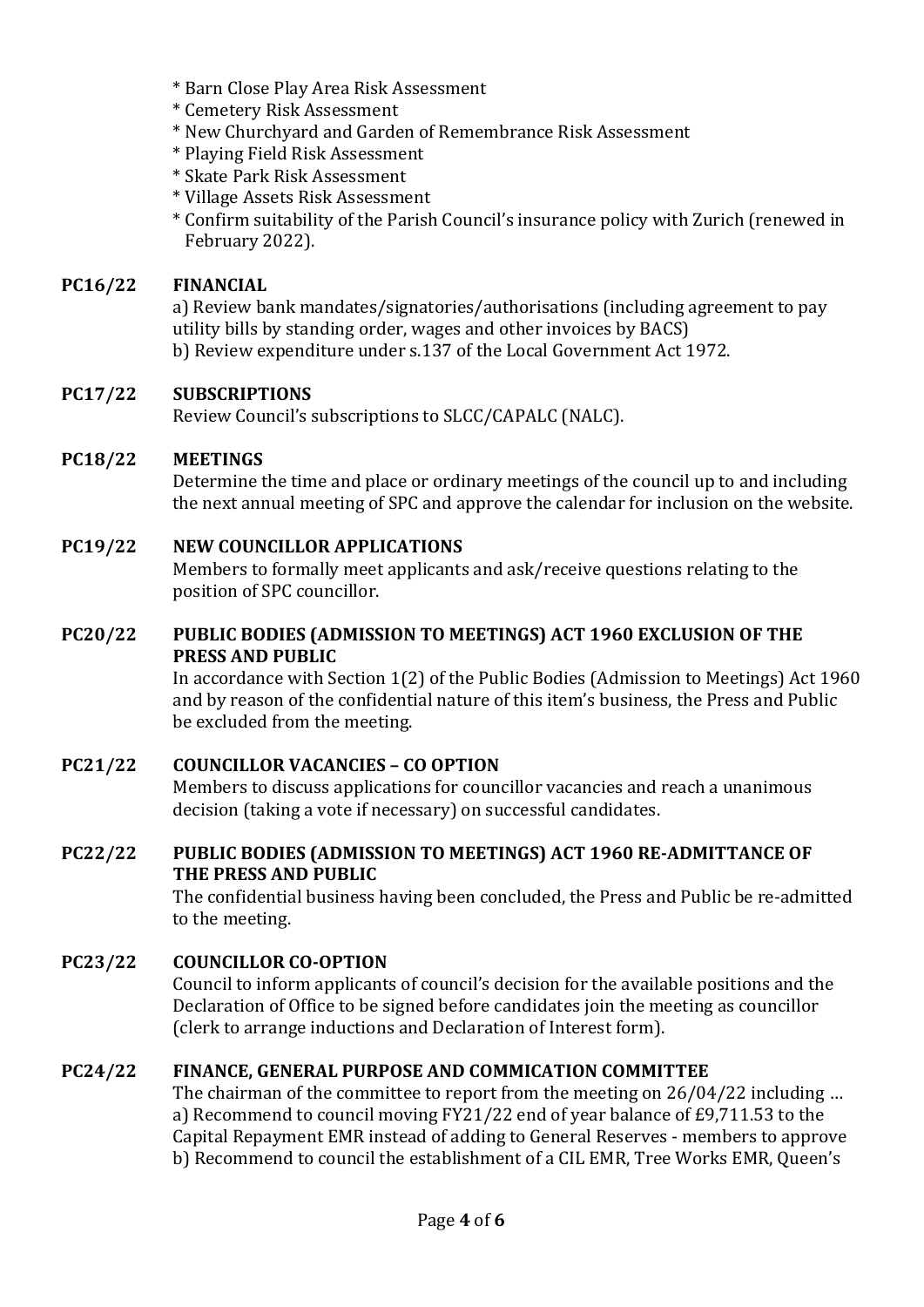Platinum Jubilee EMR, Pavilion Lettering/electrics EMR, Parish Room Maintenance EMR and Donation EMR - members to approve

c) Recommend that current donations of  $£204.25$  (held in the Donations EMR) be added to the Queen's Jubilee EMR and members to approve

d) A flower purchase of £40 from the Chairman's allowance to be recommended for approval.

# **PC25/22 AGAR APPROVAL**

(a) Council to note the Internal Auditor's report for the year ended 31 March 2022 **(b)** Assertions on Section 1 of the Annual Governance Statement to be completed by members

(c) The Annual Governance Statement to be approved and signed by the RFO and chairman 

(d) The Accounting Statement for 2020/21 to be approved and signed by the chairman and RFO

(e) Council to set the period for the Exercise of Public Rights from Monday 13 June to Friday 22nd July 2022

(f) Following points (a) to (e), approval to be given for the Annual Return to be submitted to the External Auditors (PKF Littlejohn)

 $(g)$  Members to confirm the re-appointment of Julia Tufnail as Internal Auditor and agree a 6-monthly Internal Audit at the end of September 2022 (should the PC feel it is needed).

# **PC26/22 LHI BID 2022-23**

Councillor Bull to update members on SPC's latest LHI bid to undertake a feasibility study and detailed design for the implementation of a 20mph zone on the west side of the village  $(E574.18 \text{ PC}$  commitment)

# **PC27/22 NEIGHBOURHOOD PLANNING**

Clerk to update on a meeting with other Parishes to learn more about implementing a Neighbourhood Plan on 23/06/22 at Grafham Village Hall and council to inform who would like to attend.

#### **PC28/22 HISTORIC YOUTH ENGAGEMENT STILTON GRANT**

Clerk to update members on investigations into the historic YES grant and an agreement to be reached on how to proceed.

# **PC29/22 COMPLIMENTARY PAVILION USE**

Applications to be discussed and approved as necessary.

# **PC30/22 QUEEN'S PLATINUM JUBILEE**

a) Members to determine a suitable Jubilee tree following feedback from the Gardening Club

b) Members to agree a budget and authorise purchasing the tree.

#### **PC31/22 CLERK'S REPORT**

The clerk to report on any relevant issues including ...

- \* ROSPA Play Safety inspection carried out on Barn Close Play Area and the Skate Park
- members to acknowledge.